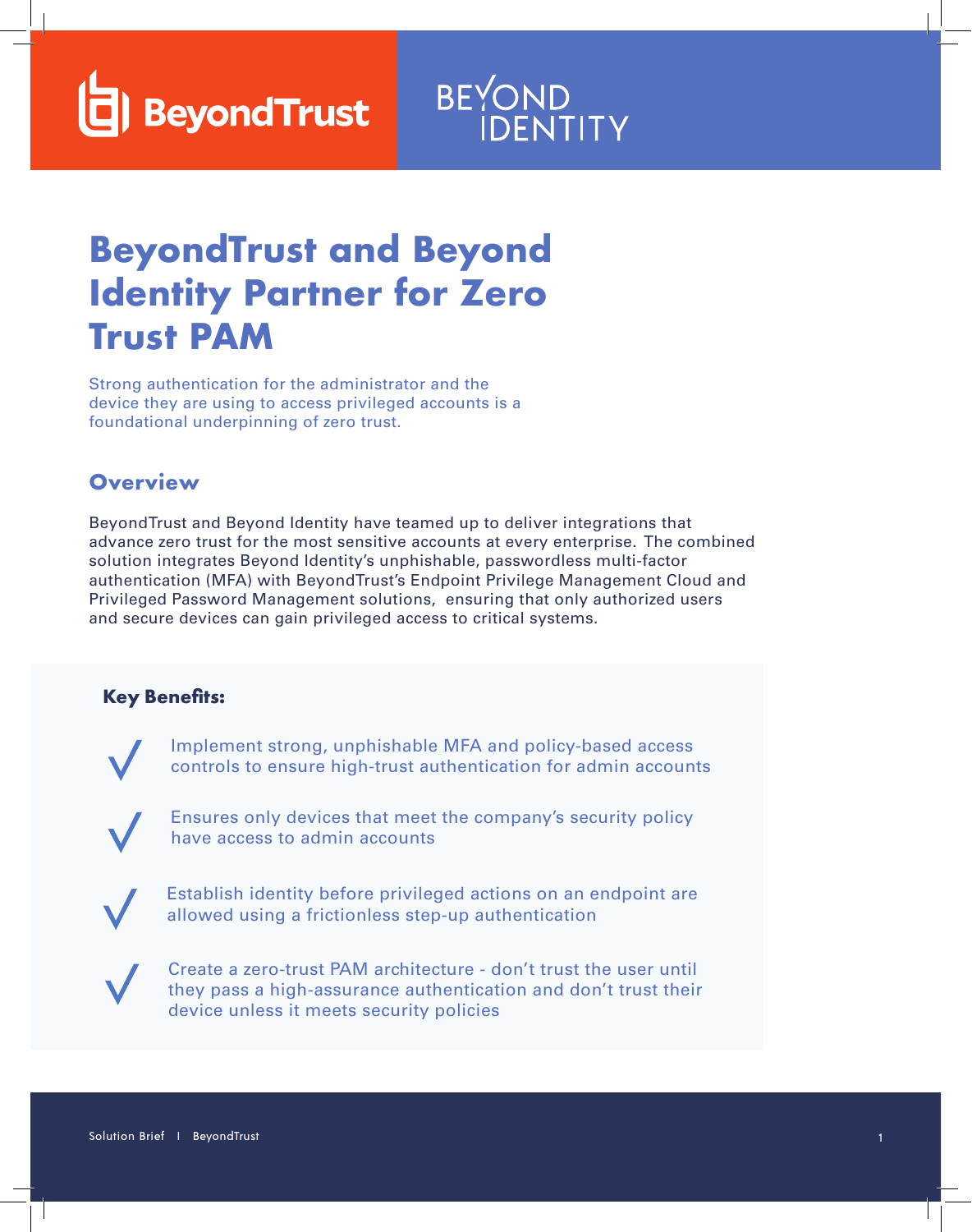#### **Privileged Password Management Integration**

The combined solution ensures that all privileged account access requests include a very strong passwordless and unphishable MFA challenge–ensuring that only trusted administrators, using authorized and secure devices gain access to the most important accounts.

#### **BeyondTrust Password Management**

*(Password Safe and DevOps Secrets Safe)*

#### • **Continuous Discovery:** Automatically identify and manage privileged accounts

- **Secure SSH Key Management:** Automatically rotate SSH keys according to a defined schedule and enforce granular access control and workflow.
- **Real-Time Session Monitoring:** Fully integrated session recording and visibility into privileged user account behavior
- **Just-in-Time Access Control:** Evaluate justin-time context and simplify access requests by considering the days, dates, times, and locations of user access
- **Beyond Identity's Secure Workforce**
- **Passwordless Authentication to Password Safe:** If access to the BeyondTrust Password Management tools is vulnerable, the very purpose of the Password Safe is rendered obsolete. Removing passwords defends against the number one attack vector for unauthorized access.
- **Device Trust: Beyond Identity** cryptographically ties identity to device, and scans the device's security posture at every authentication event to ensure it complies with company policy.
- **User Experience:** Beyond Identity is inherently multi-factor, and doesn't require a second device.